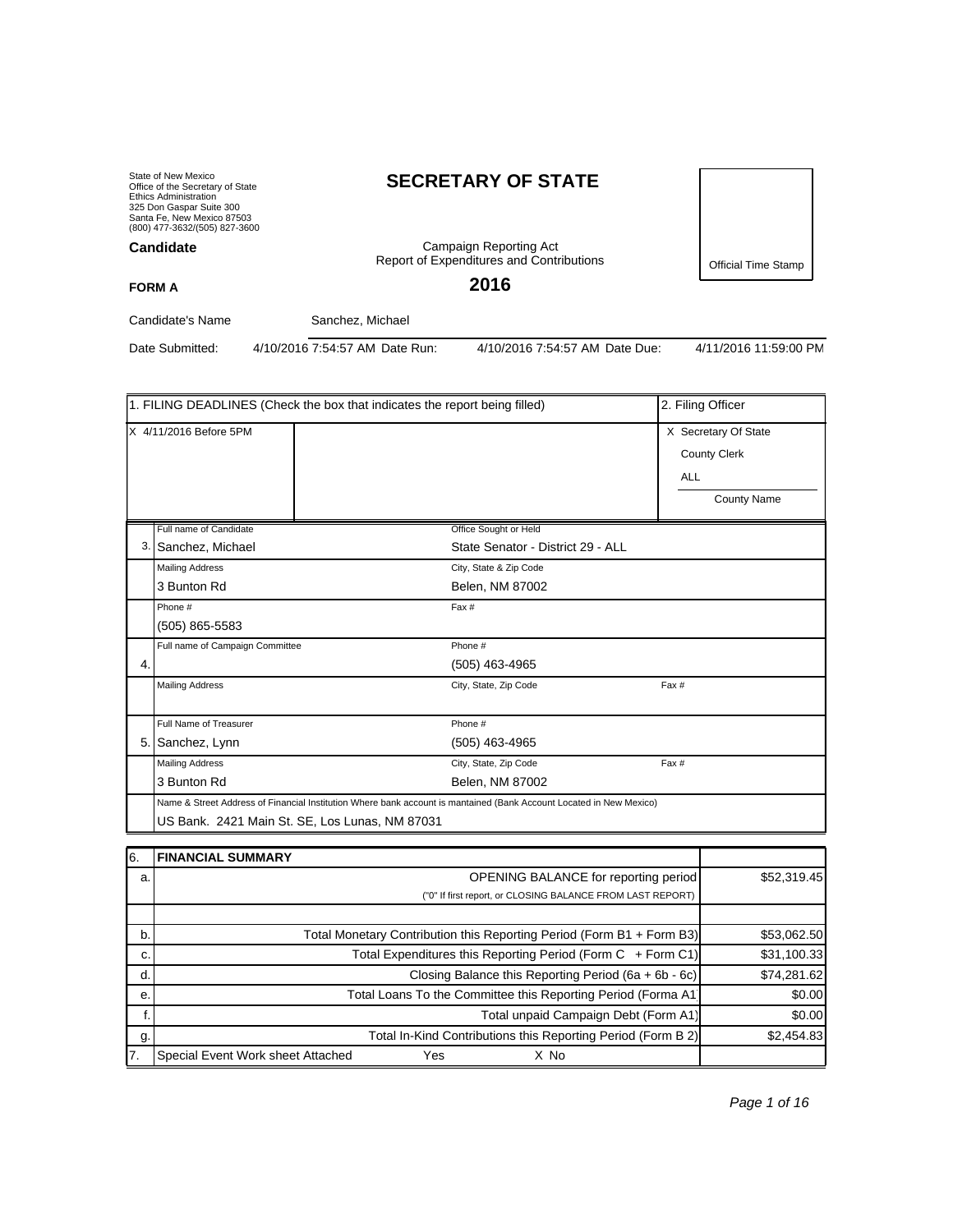**Campaign Reporting Act**

**Ethics Administration**

**Report of Expenditures and Contributions 2016**

Candidate's Name Sanchez, Michael

| Date Submitted:      | 4/10/2016 7:54:57 AM Date Run: | 4/10/2016 7:54:57 AM Date Due: | 4/11/2016 11:59:00 PM |
|----------------------|--------------------------------|--------------------------------|-----------------------|
|                      | 1. TOTAL DEBT CARRIED FORWARD  |                                | \$0.00                |
|                      | 2. TOTAL LOAN CONTRIBUTIONS    |                                | \$0.00                |
| 3. TOTAL DEBT PAID   |                                |                                | \$0.00                |
|                      | 4. TOTAL LOANS FORGIVEN        |                                | \$0.00                |
| 5. TOTAL UNPAID DEBT |                                |                                | \$0.00                |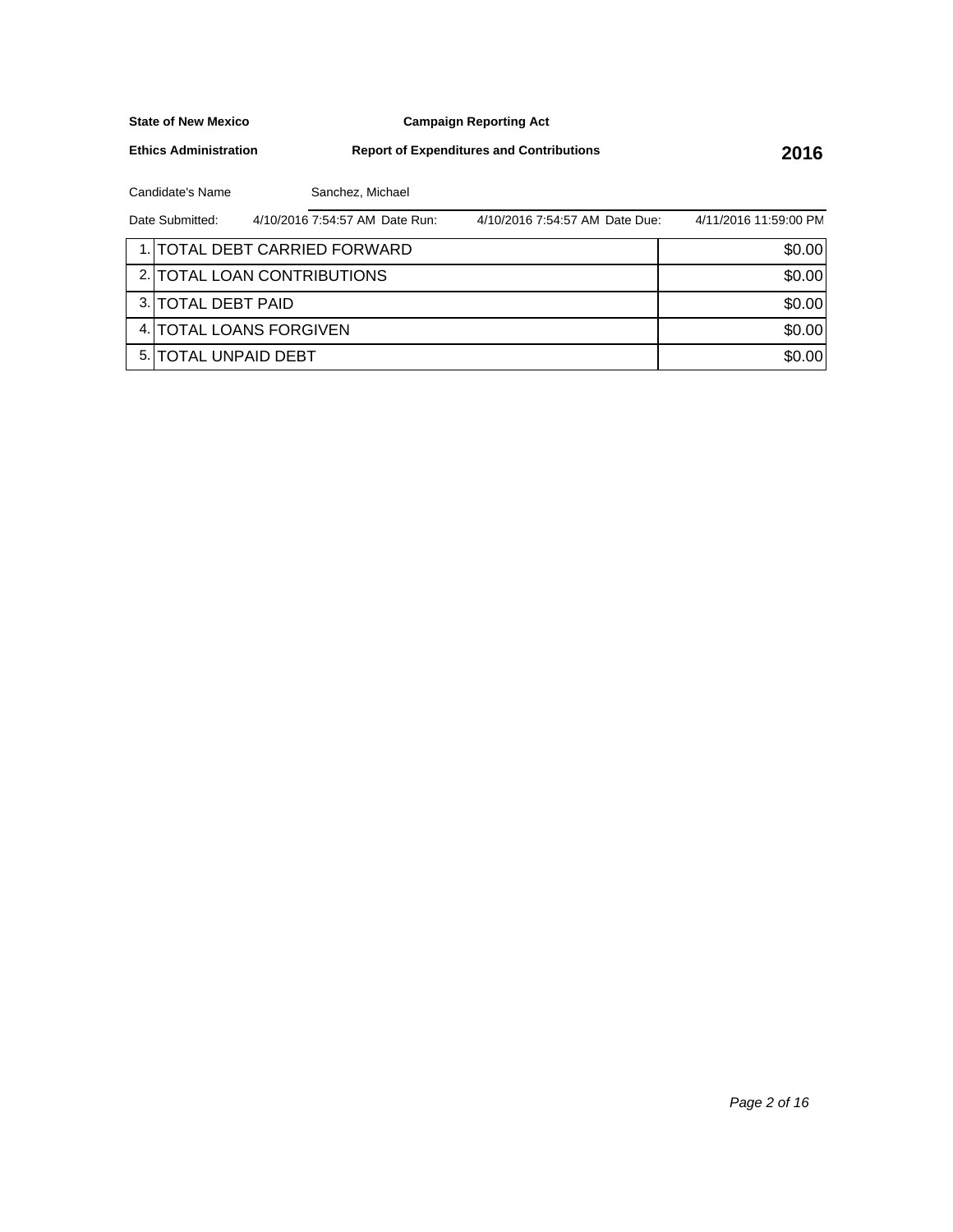**Campaign Reporting Act**

**Ethics Administration**

**Report of Expenditures and Contributions 2016**

## **FORM B 1**

## **MONETARY CONTRIBUTIONS**

Candidate's Name

Sanchez, Michael

Date Submitted: 4/10/2016 7:54:57 AM Date Run: 4/10/2016 7:54:57 AM Date Due: 4/11/2016 11:59:00 PM

| <b>DATE</b> | <b>NAME and ADDRESS of CONTRIBUTOR</b>                                                                                                                           | <b>OCCUPATION</b><br>(of any contributor who makes a<br>contribution of \$250 or more in an<br>election) | <b>AMOUNT</b> |
|-------------|------------------------------------------------------------------------------------------------------------------------------------------------------------------|----------------------------------------------------------------------------------------------------------|---------------|
|             | 4/4/2016 Wayne Propst - 1220 Escalante St., Santa Fe NM<br>87505                                                                                                 |                                                                                                          | \$100.00      |
|             | 4/4/2016 Gilbert Ulibarri - 2114 Lopez, Las Vegas NM 87701                                                                                                       |                                                                                                          | \$100.00      |
|             | 4/4/2016 Com. to Elect John Arthur Smith - P. O. Box 998,<br>Deming NM 88031                                                                                     | Campaign Committee                                                                                       | \$1,000.00    |
|             | 4/4/2016 MariLuci Jaramillo - 10501 Lagrima de Oro Rd. NE;<br>Apt 4307, Albuquerque NM 87111                                                                     |                                                                                                          | \$100.00      |
|             | 3/16/2016 Gregory Maxie - 3611 East Ave D, Lovington NM<br>88260                                                                                                 |                                                                                                          | \$50.00       |
|             | 3/16/2016 Com. to Elect Peter Wirth - 708 Paseo de Peralta,<br>Santa Fe NM 87501                                                                                 | Campaign Committee                                                                                       | \$2,500.00    |
|             | 3/1/2016 Robert Paisson - 15 Roberts Circle, Los Lunas NM<br>87031                                                                                               |                                                                                                          | \$100.00      |
|             | 3/1/2016 Jicarilla Apache Nation - P. O. Box 507, Dulce NM<br>87528                                                                                              | Tribal Govt.                                                                                             | \$1,000.00    |
|             | 3/1/2016 Aladdin Bail Bonds New Mexico, LLC - 1000 Aviara<br>Parkway, Suite 300, Carlsbad CA 92011                                                               | <b>Bail Bonds</b>                                                                                        | \$1,000.00    |
|             | 3/1/2016 OB/GYN PAC - 409 12th St. SW, Washington DC<br>20024                                                                                                    | Obstetrics and Gynocology                                                                                | \$1,000.00    |
|             | 3/1/2016 Cornelia Lange - 1310 Constitution Ct. NE,<br>Albuquerque NM 87112                                                                                      | Retired                                                                                                  | \$500.00      |
|             | 3/1/2016 Com. to Elect Josh Anderson House of Rep #20 -<br>1207 Sea Biscuit Dr. SE, Albuquerque NM 87123                                                         | Campaign Committee                                                                                       | \$707.72      |
|             | 3/1/2016 Stuart Ingle for Senate - 2106 West University Dr.,<br>Portales NM 88130<br>MEMO: Reimbursement for 1/2 of flower costs for<br>Opening Day in Santa Fe. | Campaign Committee                                                                                       | \$233.73      |
|             | 3/1/2016 Joseph Sabatini - 3514 6th St. NW, Albuquerque<br>NM 87107                                                                                              |                                                                                                          | \$100.00      |
|             | 3/1/2016 Marcelo Abeyta - P. O. Box 15, La Joya NM 87028                                                                                                         |                                                                                                          | \$100.00      |
|             | 12/31/2015 Reena Szczepanski - 550 Armenta St., Santa NM<br>87505<br>MEMO: Contribution made through Act Blue.                                                   |                                                                                                          | \$96.05       |
|             | 12/31/2015 Maurice Bonal - 685 Callecita Pecos, Santa Fe NM<br>87505                                                                                             | Businessman/Lobbyist                                                                                     | \$500.00      |
|             | 12/31/2015 Com. to Elect Rich Miera for St. Rep. - 1011<br>Forrester Ave. NW, Albuquerque NM 87102                                                               |                                                                                                          | \$200.00      |
|             | 12/31/2015 Susan Cox - 2815 Chimney Rock Dr., Nocogdoches<br>TX 75965                                                                                            |                                                                                                          | \$100.00      |

Page 3 of 16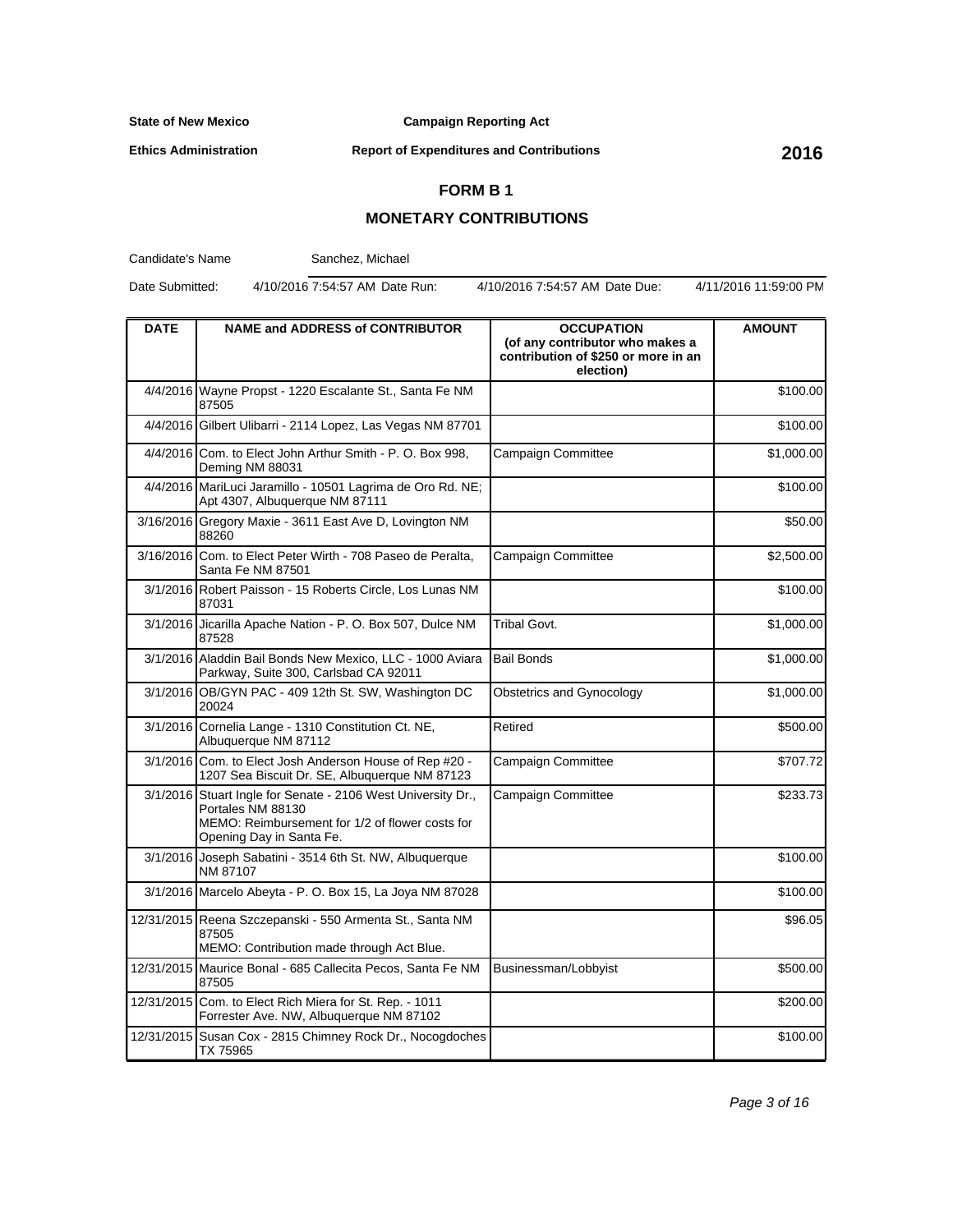## **Campaign Reporting Act**

**Ethics Administration**

|            | 12/31/2015 Brundage Management Company Inc. - 254<br>Spencer Lane, San Antonio TX 78201       | Mini Storage/Sun Loan | \$250.00   |
|------------|-----------------------------------------------------------------------------------------------|-----------------------|------------|
|            | 12/31/2015 New Mexico Gas Company HEAT PAC - P. O. Box<br>97500, Albuquerque NM 87199         | <b>Gas Company</b>    | \$300.00   |
|            | 12/31/2015 T. T. Marquardt - 2474 Desert Hills, Alamogordo NM<br>88310                        |                       | \$200.00   |
|            | 12/31/2015 Comcast Financial Agency Corp. - 1701 JFK Blvd,<br>Philadelphia PA 19103           | Telecommunictions     | \$500.00   |
|            | 12/31/2015 Rodger Lewis - 709 N. Main St., Las Cruces NM<br>88001                             | Optometrist           | \$250.00   |
|            | 12/31/2015 ABQ Health Partners - P. O. Box 8577, Albuquerque Health Care<br>NM 87198          |                       | \$1,000.00 |
|            | 12/31/2015 NextEra Energy Resources LLC - 700 Universe<br>Blvd., Juno Beach FL 33408          | Renewable Energy      | \$5,000.00 |
|            | 12/31/2015 AKAL Security, Inc. - P. O. Box 1197, Santa Cruz<br>NM 87567                       |                       | \$100.00   |
|            | 12/31/2015 Gutierrez Landscape Associates, PC - P. O. Box 88, Landscaping<br>Mesilla NM 88046 |                       | \$500.00   |
|            | 12/10/2015 Katie Franz - 1811 N. Dal Paso Street, Hobbs NM<br>88240                           | Optometrist           | \$250.00   |
|            | 12/10/2015 Maurice Geldert - 1111 W. Country Club Rd.,<br>Roswell NM 88201                    | Optometrist           | \$300.00   |
|            | 12/10/2015 Jessica Giron - 6455 Kola Ct. NW, Albuquerque NM<br>87120                          | Optometrist           | \$250.00   |
|            | 12/10/2015 Donald Leach - 221 Wittwer Ct. NW, Albuquerque<br>NM 87031                         | Optometrist           | \$500.00   |
| 12/10/2015 | Carla Arevalo - 4815 Lamar Rd., Las Cruces NM<br>88005                                        |                       | \$75.00    |
|            | 12/10/2015 Adrian Tenorio - 1757 Imperial Ridge, Las Cruces<br>NM 88011                       |                       | \$100.00   |
|            | 12/10/2015 David Magnus - P. O. Box 2144, Corrales NM<br>87048                                | Optometrist           | \$250.00   |
|            | 12/10/2015 Thomas Arvas - 7905 Spain Rd. NE, Albuquerque<br>NM 87109                          | Optometrist           | \$250.00   |
|            | 12/10/2015 Ashley Pulis - 2600 Hiawatha Dr. NE, Albuquerque<br>NM 87112                       | Optometrist           | \$250.00   |
|            | 12/10/2015 Francis Duffy - 6364 Isleta SW, Albuquerque NM<br>87105                            | Retired               | \$250.00   |
|            | 12/10/2015 Kelly Cyr - 501 Rio Grande Ave Unit B6,<br>Albuquerque NM 87501                    | Optometrist           | \$250.00   |
|            | 12/10/2015 Frank Chinisci - P. O. Box 90903, Albuquerque NM<br>87199                          | Optometrist           | \$250.00   |
|            | 12/10/2015 David Vise - 1823 Puye Rd., Santa Fe NM 87505                                      | Optometrist           | \$250.00   |
|            | 12/10/2015 Lynn Davis - 6546 Jacal Court NW, Albuquerque<br>NM 87114                          | Optometrist           | \$250.00   |
|            | 12/10/2015 Robert Ratzlaff - HC 71 Box 98, Taos NM 87571                                      | Optometrist           | \$250.00   |
|            | 12/10/2015 Robert D'Orazio - 305 E. Nizhoni Blvd, Gallup NM<br>87301                          | Optometrist           | \$250.00   |
|            | 12/10/2015 D. H. Mayes - 723 N. Turner St., Hobbs NM 88240                                    | Optometrist           | \$500.00   |
|            | 12/10/2015 Optometrics P. C. - 612 N. Paseo de Onate,<br>Espanola NM 87532                    | Optometry             | \$500.00   |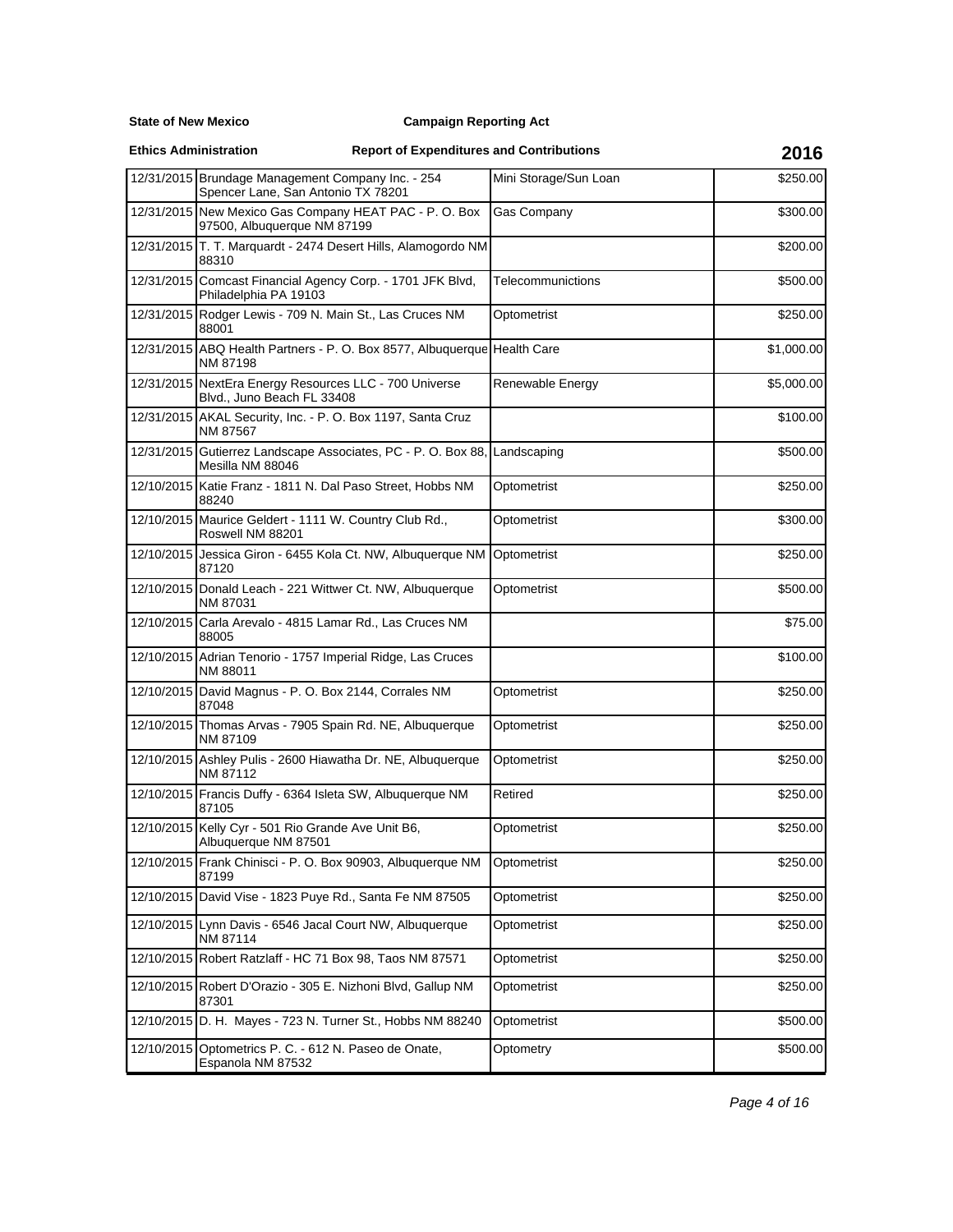## **Campaign Reporting Act**

**Ethics Administration**

# **Report of Expenditures and Contributions 2016**

|            | 12/10/2015 Jeffrey Bowers - 225 E. Idaho, #28, Las Cruces NM<br>88005                                 | Optometrist                           | \$250.00   |
|------------|-------------------------------------------------------------------------------------------------------|---------------------------------------|------------|
|            | 12/10/2015 Alissa Irons - 201 Slate Ave NW, Albuguerque NM<br>87102                                   | Optometrist                           | \$250.00   |
|            | 12/10/2015 Sarah Bortz - 3809 Arlote Ave. SE, Albuquerque NM Optometrist<br>87108                     |                                       | \$250.00   |
|            | 12/10/2015 Craig Clatanoff - 3537 Newcastle Dr. SE, Rio<br>Rancho NM 87124                            | Optometrist                           | \$500.00   |
|            | 12/10/2015 Steven Berry - P. O. Box 1275, Cedar Crest NM<br>87008                                     | Optometrist                           | \$250.00   |
|            | 12/10/2015 Paul Tachau - 12 Coyote Hills Ln, Santa Fe NM<br>87505                                     | Optometrist                           | \$250.00   |
|            | 12/10/2015 Tom Paz - 793 Warm Sands Court, Las Cruces NM<br>88011                                     | Optometrist                           | \$200.00   |
|            | 12/10/2015 Mamie Chan - 13713 Vic Rd. NE, Albuquerque NM<br>87112                                     | Optometrist                           | \$100.00   |
|            | 12/10/2015 Jason Koschmeder - 1814 Ridgecrest Circle SE,<br>Albuquerque NM 87108                      | Optometrist                           | \$250.00   |
|            | 12/10/2015 Gallup Vision Source - 124 Coal Ave., Gallup NM<br>87301                                   | Optometry                             | \$250.00   |
|            | 12/10/2015 Arlene Sokola - 2127 Menaul Blvd., Albuquerque<br>NM 87107                                 | Optometrist                           | \$250.00   |
|            | 12/10/2015 Visionwest Inc. - 499 Camino Pinones, Santa Fe<br>NM 87505                                 | Optometry                             | \$250.00   |
|            | 12/10/2015 Family Vision Center - 1315 Joe Harvey Blvd,<br>Hobbs NM 88240                             | Optometry                             | \$250.00   |
|            | 12/10/2015 Family Vision Center LLC - 1315 Joe Harvey Blvd,<br>Hobbs NM 88240                         | Optometrists                          | \$250.00   |
|            | 12/10/2015 Visual Perceptions, LLC - 3301 Coors Blvd NW;<br>Ste. R No. 142, Albuquerque NM 87120      | Optometry                             | \$250.00   |
|            | 12/10/2015 Daniel Dieterichs - 837 West Castillo Ave., Belen<br>NM 87002                              | Optometrist                           | \$250.00   |
|            | 12/10/2015 Steven Woodward - 106 Manzanares Ave., Socorro<br>NM 87801                                 | Optometrist                           | \$500.00   |
|            | 12/10/2015 Richard Zobel - 5600 Wyoming Blvd NE, STE 215,<br>Albuquerque NM 87109                     | Optometrist                           | \$250.00   |
|            | 12/10/2015 Sean Hamashige - 9 Calle Medico, Santa Fe NM<br>87505                                      | Optometrist                           | \$300.00   |
|            | 12/10/2015 Hands & Martinez Optometry LLC - 502 Pueblo Rd<br>NW, Los Ranchos NM 87114                 | Optometry                             | \$250.00   |
|            | 12/10/2015 Jay Folkman - 6821 Montgomery NE, Suite C,<br>Albuquerque NM 87109                         | Optometrist                           | \$250.00   |
|            | 12/10/2015 Bobby Jarrell - 10432 Royal Birkdale Dr., a NM<br>87111                                    | Optometrist                           | \$500.00   |
|            | 12/10/2015 Rich Montoya - 92 E. Camino Abajo De La Loma,<br>Taos NM 87557                             | <b>Optometry Association Director</b> | \$250.00   |
|            | 12/10/2015 Express Scripts, Inc. - One Express Way, St. Louis<br>MO 63121                             | Pharmaceuticals                       | \$1,000.00 |
|            | 12/10/2015 Steve Abraham - P. O. Box 25123, Albuquerque NM Businessman<br>87125                       |                                       | \$500.00   |
| 12/10/2015 | Donald Leonard - 201 Lomas Blvd NW,<br>Albuquerque NM 87102                                           | Businessman                           | \$250.00   |
|            | 12/10/2015 Health Care Service Corp. Employees PAC - 4373<br>Alexander Blvd. NE, Albuquerque NM 87107 | Health Care                           | \$500.00   |

Page 5 of 16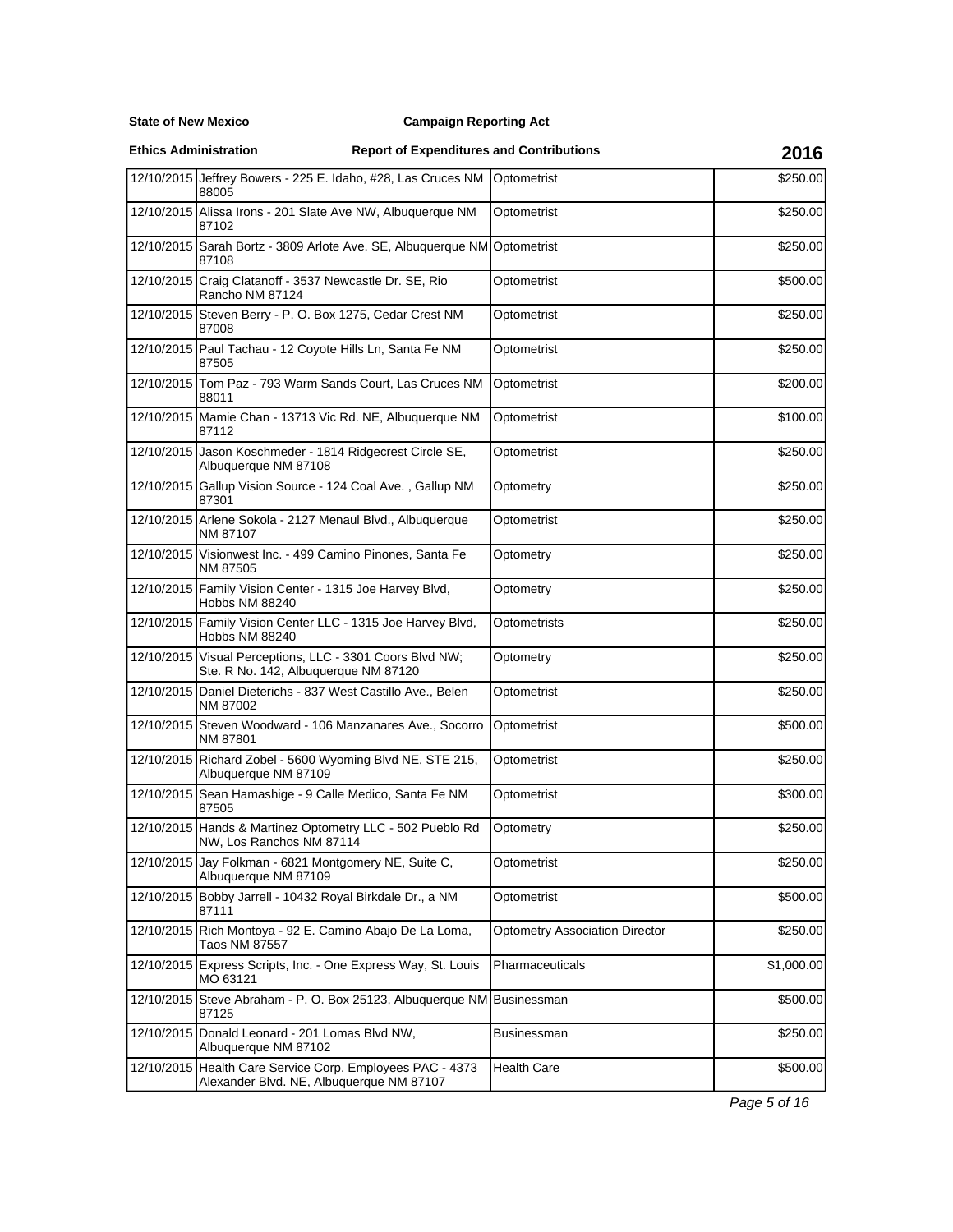**State of New Mexico**

**Ethics Administration**

|           | 12/10/2015 Sam Ray Sr. - 34 Jade Rd., San Acacia NM 87831                                         |                           | \$200.00 |
|-----------|---------------------------------------------------------------------------------------------------|---------------------------|----------|
|           | 12/10/2015 People for Ben - 05 Entrada Celedon & Nestora,<br>Santa Fe NM 87506                    | <b>Campaign Committee</b> | \$500.00 |
| 12/2/2015 | Com. to Elect Javier Martinez - 2955 Moya Rd. NW,<br>Albuquerque NM 87104                         | <b>Campaign Committee</b> | \$500.00 |
|           | 12/2/2015 Arthur Melendres - 3213 Camilo Ln NW,<br>Albuquerque NM 87104                           | Attorney                  | \$500.00 |
|           | 12/2/2015 Naomi Salazar - PO Box 26542, Albuquerque NM<br>87125                                   |                           | \$200.00 |
| 12/2/2015 | Charles Knoblauch - 1412 Lomas Blvd NW,<br>Albuquerque NM 87104                                   |                           | \$100.00 |
|           | 12/2/2015 Ahmad Assed - 14012 Encantado Rd. NE,<br>Albuquerque NM 87123                           | Attorney                  | \$500.00 |
|           | 12/2/2015 Marc Saavedra - 1331 Park Avenue SW, Suite<br>1111, Albuquerque NM 87102                |                           | \$100.00 |
| 12/2/2015 | Com. to Elect Ken Martinez - P. O. Box 720, Grants<br>NM 87020                                    | <b>Campaign Committee</b> | \$500.00 |
|           | 12/2/2015 New Mexico Professional Fire Fighters Assn. - 6608<br>Hood Rd. NW, Albuquerque NM 87114 | Firefighters              | \$500.00 |
|           | 12/2/2015 New Mexico Dental PAC - 6800-L Montgomery NE,<br>Albuquerque NM 87109                   | Dentists                  | \$500.00 |
| 12/2/2015 | T-Mobile USA, Inc. - 12920 SE 38th ST., Bellevue<br>WA 98006                                      | Cellular Services         | \$500.00 |
|           | 12/2/2015 AGC New Mexico - 1615 University Blvd. NE,<br>Albuquerque NM 87102                      | Contractors               | \$250.00 |
|           | 12/2/2015 Donald Letherer - 2701 San Pedro Dr. NE,<br>Albuquerque NM 87110                        |                           | \$100.00 |
|           | 12/2/2015 Ray Vargas - 1516 Silver SW, Albuquerque NM<br>87104                                    |                           | \$100.00 |
|           | 12/2/2015 Sandra Buffett - 402 15th St. SW, Albuquerque NM<br>87104                               |                           | \$100.00 |
|           | 12/2/2015 Weaks Law, PC/Jason Weaks - 2515 Griegos Pl.<br>NW, Albuquerque NM 87107                | Attorney/Lobbyist         | \$150.00 |
| 12/2/2015 | Richard Ellenberg - 1714 Upper Canyon Rd., Santa<br>Fe NM 87501                                   |                           | \$100.00 |
|           | 12/2/2015 Richard Minzner - 4462 Avenida del Sol NE,<br>Albuquerque NM 87110                      |                           | \$200.00 |
|           | 12/2/2015 Lenton Malry - 3000 Santa Clara Ave. SE,<br>Albuquerque NM 87106                        |                           | \$100.00 |
|           | 12/2/2015 Raymond Hamilton - 12424 Princess jeanne NE,<br>Albuquerque NM 87112                    |                           | \$100.00 |
|           | 12/2/2015 Ross Zumwalt - 4633 Los Poblanos Cir. NW,<br>Albuquerque NM 87107                       |                           | \$200.00 |
|           | 12/2/2015 J. D. Bullington - P. O. Box 9534, Santa Fe NM<br>87504                                 |                           | \$200.00 |
| 12/2/2015 | John Brennan - 1212 Las Lomas, Albuquerque NM<br>87106                                            |                           | \$50.00  |
| 12/2/2015 | Gerald Ortiz y Pino - 400 12th NW, Albuquerque<br>NM 87102                                        |                           | \$50.00  |
|           | 12/2/2015 Maurice Payne - 6903 Prairie Rd. NE, Albuquerque<br>NM 87109                            |                           | \$50.00  |
| 12/2/2015 | Brian Morris - 133 Griegos Rd. NW, Albuquerque<br>NM 87107                                        |                           | \$50.00  |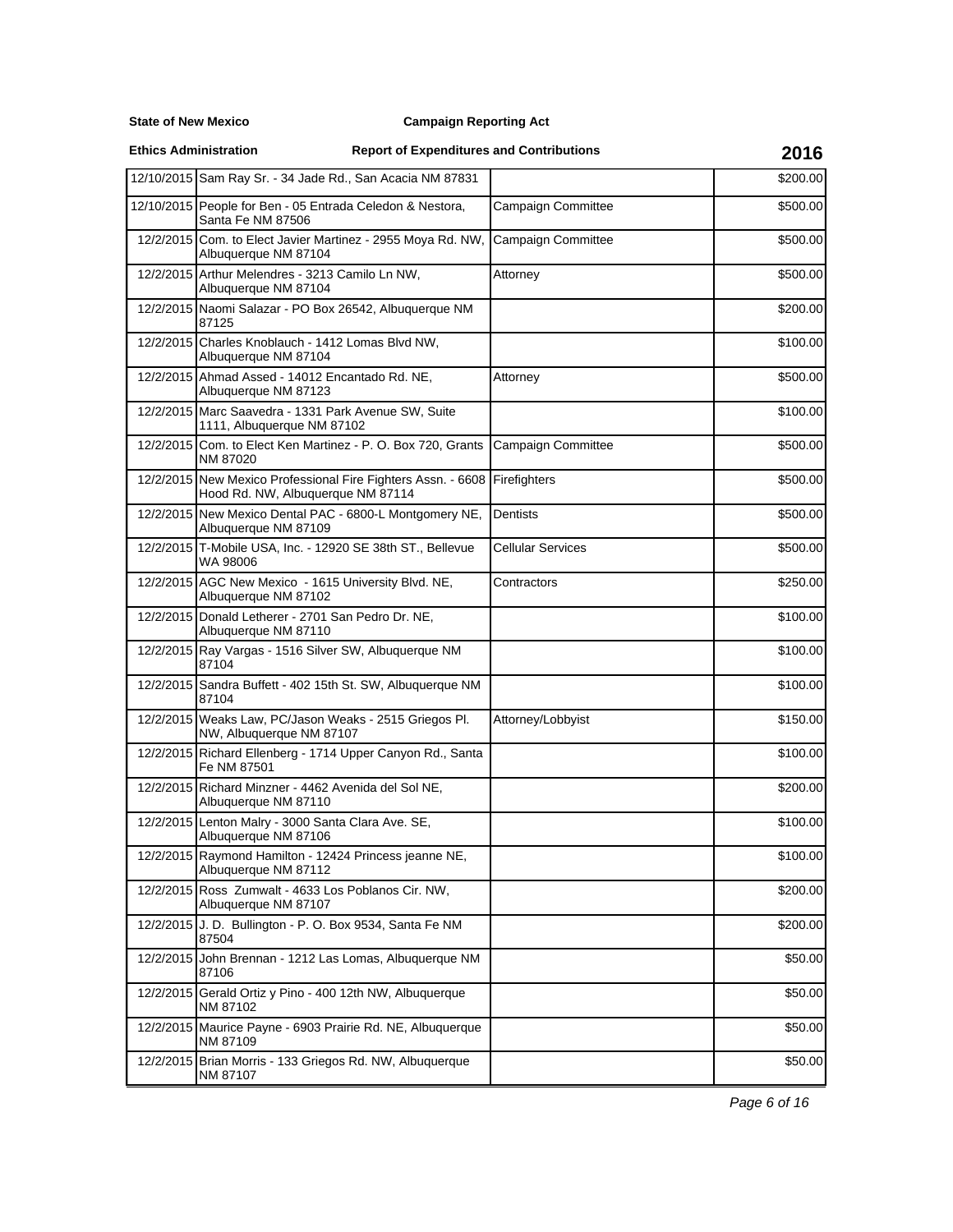**State of New Mexico**

**Ethics Administration**

|            | 12/2/2015 Robert McNeill - 1400 Central Ave. SE STE 2000,<br>Albuquerque NM 87106            |                           | \$100.00   |
|------------|----------------------------------------------------------------------------------------------|---------------------------|------------|
| 12/2/2015  | Charles Powell - P. O. 20451, Albuquerque NM<br>87154                                        |                           | \$50.00    |
|            | 12/2/2015 Diane Denish - 2604 Morrow Rd. NE, Albuquerque<br>NM 87106                         | Retired                   | \$500.00   |
|            | 12/2/2015 Billy Blackburn - 1011 Lomas, Albuquerque NM<br>87102                              | Attorney                  | \$500.00   |
|            | 12/2/2015 Arthur Bova - 5716 Osuna NE, Albuquerque NM<br>87109                               |                           | \$50.00    |
|            | 12/2/2015 SaucedoChavez, P.C. - 6565 Americas Parkway<br>NE, Suite 920, Albuquerque NM 87110 | Attorney                  | \$250.00   |
|            | 12/2/2015 Hugh Ley - 1911 NM State Hwy 63, Tererro NM<br>87573                               |                           | \$200.00   |
|            | 12/2/2015 Balderas for New Mexico - P. O. Box 26629,<br>Albuquerque NM 87125                 | <b>Campaign Committee</b> | \$500.00   |
|            | 12/2/2015 Caremark RX Inc. - P. O. Box 287, Lincoln RI 02895 Pharmaceuticals                 |                           | \$500.00   |
|            | 12/2/2015 Federal Express PAC - 942 S Shady Grove Road,<br>1st Floor, Memphis TN 38120       | Delivery Service          | \$1,500.00 |
|            | 12/2/2015 Alexandra Smith - 611 Aliso Dr. SE, Albuquerque<br>NM 87108                        |                           | \$100.00   |
|            | 12/2/2015 C.S. Wilhite - 1434 Adams St. NE, Albuquerque NM<br>87110                          |                           | \$100.00   |
|            | 12/2/2015 Audra Kochansky - 12231 Academy Rd. NE,<br>Albuquerque NM 87111                    |                           | \$100.00   |
|            | 12/2/2015 James Koch - 1453 Don Gaspar, Santa Fe NM<br>87505                                 | Retired                   | \$500.00   |
|            | 12/2/2015 NEA NM - 2007 Botulph Rd, Santa Fe NM 87505                                        | PAC                       | \$500.00   |
|            | 11/15/2015 Janet Gotkin - 2600 Zia Road, Apt E-5, Santa Fe<br>NM 87505                       |                           | \$25.00    |
|            | 11/12/2015 Alexandra Schott - 233 Rodriguez St., Santa Fe NM<br>87501                        |                           | \$150.00   |
|            | 11/12/2015 Johnson & Johnson - 1 Johnson & Johnson Plaza,<br>New Brunswick NJ 08933          | <b>Health Services</b>    | \$750.00   |
|            | 11/12/2015 Curtis Boyd - 522 Lomas Blvd. NE, Albuquerque<br>NM 87102                         | <b>Medical Doctor</b>     | \$1,000.00 |
|            | 11/12/2015 BNSF Railway Company - 2500 Lou Menk Drive,<br>AOB-3, Fort Worth TX 76131         | Railroad                  | \$500.00   |
|            | 11/12/2015 Eve Espy - 712 Sundown SE, Albuquerque NM<br>87108                                | <b>Medical Doctor</b>     | \$1,000.00 |
| 11/12/2015 | Linda Siegle/Resources for Change - P. O. Box<br>8602, Santa Fe NM 87504                     | Lobbyist                  | \$250.00   |
|            | 11/12/2015 Bruce Thompson - 1801 Rio Grande Blvd NW,<br>Albuquerque NM 87104                 | Attorney                  | \$1,000.00 |
|            | 11/12/2015 Larry Leeman - 1717 Dietz Loop NW, Albuquerque<br>NM 87107                        | Doctor                    | \$250.00   |
| 11/12/2015 | Joseph Ogburn - 13204 Hidden Valley Road NE,<br>Albuquerque NM 87111                         | <b>Health Care</b>        | \$250.00   |
|            | 11/12/2015 NM Assn. of Nurse Anesthetists - PO Box 92885.<br>Albuquerque NM 87199            | PAC                       | \$1,000.00 |
|            | 11/12/2015 Carmen Landau - 1016 Roma Ave. NW,<br>Albuquerque NM 87102                        | <b>Health Care</b>        | \$250.00   |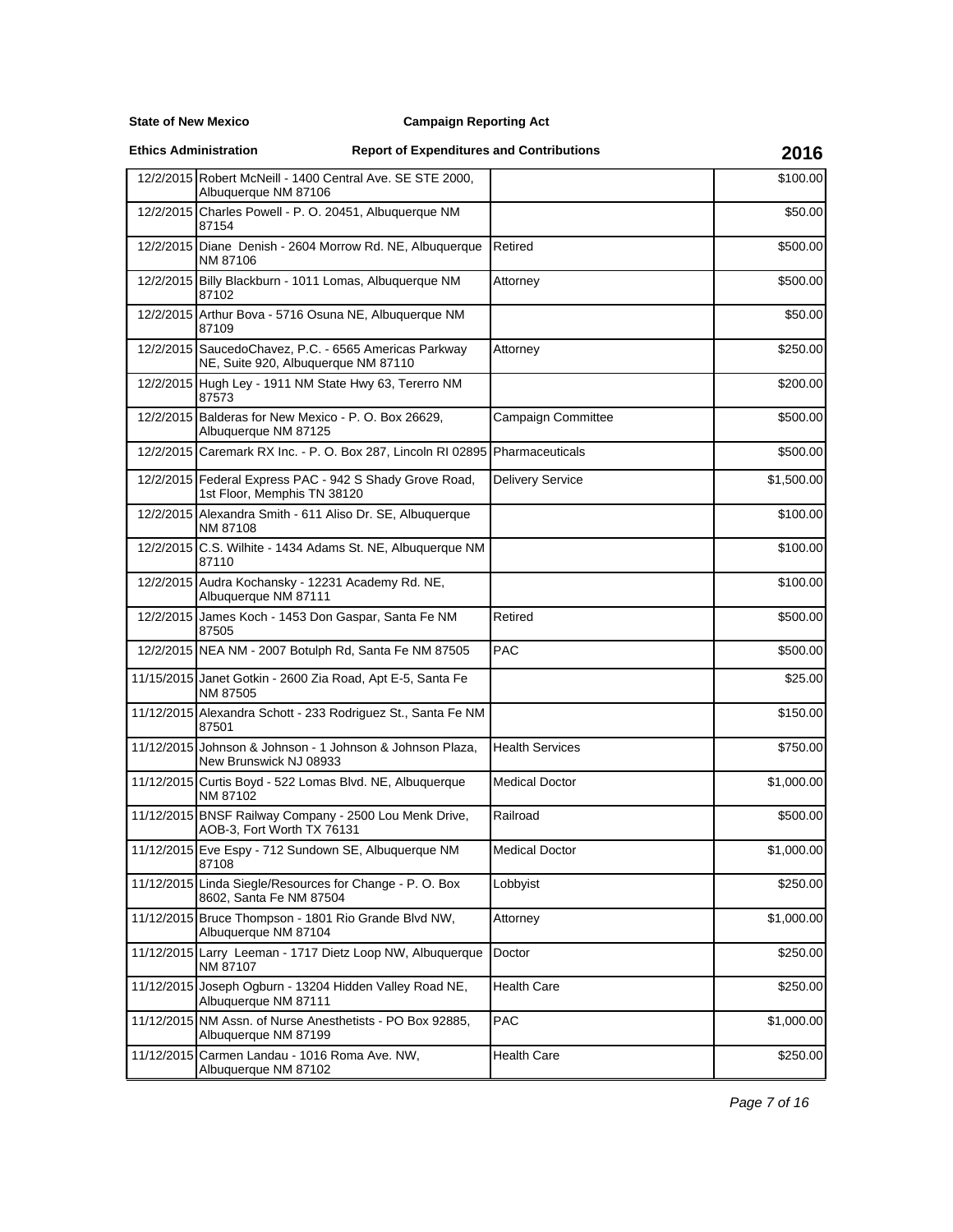**State of New Mexico**

**Ethics Administration**

| 11/12/2015 Julie Litwin - 427 - 62nd Street, Oakland CA 94609                                   | <b>Health Care</b>        | \$250.00    |
|-------------------------------------------------------------------------------------------------|---------------------------|-------------|
| 11/12/2015 Kelly Sanchez - 3804 Tulane NE, Albuquerque NM<br>87107                              | <b>Health Care</b>        | \$250.00    |
| 11/12/2015 Mary Schmidt-Nowara - 1226 Dartmouth Dr. NE,<br>Albuquerque NM 87106                 | Health Care               | \$250.00    |
| 11/12/2015 NARAL Pro-Choice New Mexico Foundation - P.O.<br>Box 97, Albuquerque NM 87103        | <b>Health Care</b>        | \$100.00    |
| 11/12/2015 Steve Allen - unknown, Albuquerque NM unknown                                        | Attorney                  | \$100.00    |
| 11/12/2015 Mimi Stewart - 313 Moon St. NE, Albuquerque NM<br>87123                              | <b>Campaign Committee</b> | \$100.00    |
| 11/12/2015 Elaine Brightwater - 1328 Luthy Cir. NE,<br>Albuquerque NM 87112                     |                           | \$100.00    |
| 11/12/2015 Claire Chavez - 315 9th St. SW, Albuquerque NM<br>87102                              |                           | \$100.00    |
| 11/12/2015 Rebecca Langford - P. O. Box 22205, Santa Fe NM<br>87502                             |                           | \$100.00    |
| 11/12/2015 Law Offices of Erika Anderson - 201 Third St. NW;<br>Suite 500, Albuquerque NM 87102 |                           | \$100.00    |
| 11/12/2015 Ann Piper - 715 Amherst SE, Albuquerque NM<br>87106                                  |                           | \$100.00    |
| 11/12/2015 Susan Dunleavy - 324 Wellesley Dr. SE,<br>Albuquerque NM 87106                       |                           | \$100.00    |
| 11/12/2015 Joan Garbagni - 409 Stanford Dr. SE, Albuquerque<br>NM 87106                         |                           | \$100.00    |
| 11/12/2015 Melanie Yanke - 2720 Charleston St. NE,<br>Albuquerque NM 87110                      |                           | \$100.00    |
| 11/12/2015 Michelle Peacock - 2104 Kirby St. NE, Albuquerque<br>NM 87112                        |                           | \$100.00    |
| 11/12/2015 Amy Levi - 726-1 Tramway Ct. NE, Albuquerque<br>NM 87122                             |                           | \$100.00    |
| 11/12/2015 Elizabeth Stefanics - P. O. Box 720, Cerrillos NM<br>87010                           |                           | \$100.00    |
| 11/12/2015 Jennifer Ford - 2730 San Diego Ave SE,<br>Albuquerque NM 87106                       |                           | \$100.00    |
| 11/12/2015 Laura Chambers-Kersh - 6017 Rogers Ave. NE,<br>Albuquerque NM 87110                  | Health Care               | \$500.00    |
| 11/12/2015 Sandra Penn - 1117 Princeton Dr. NE, Albuquerque<br>NM 87106                         |                           | \$200.00    |
| 11/12/2015 Scott Allocco - 11 Sobre Los Cerros, Santa Fe NM<br>87506                            |                           | \$200.00    |
| 11/12/2015 Abigail Eaves - P. O. Box 2396, Corrales NM 87048                                    |                           | \$200.00    |
| 11/12/2015 P. Zelaya - 8009 Macnish Dr. NE, Albuquerque NM<br>87109                             |                           | \$25.00     |
| 10/14/2015 Roman Gurule - 101 Roberts Ct., Alexandria VA<br>22314                               | <b>Staff Director</b>     | \$250.00    |
|                                                                                                 | <b>TOTAL</b>              | \$53,062.50 |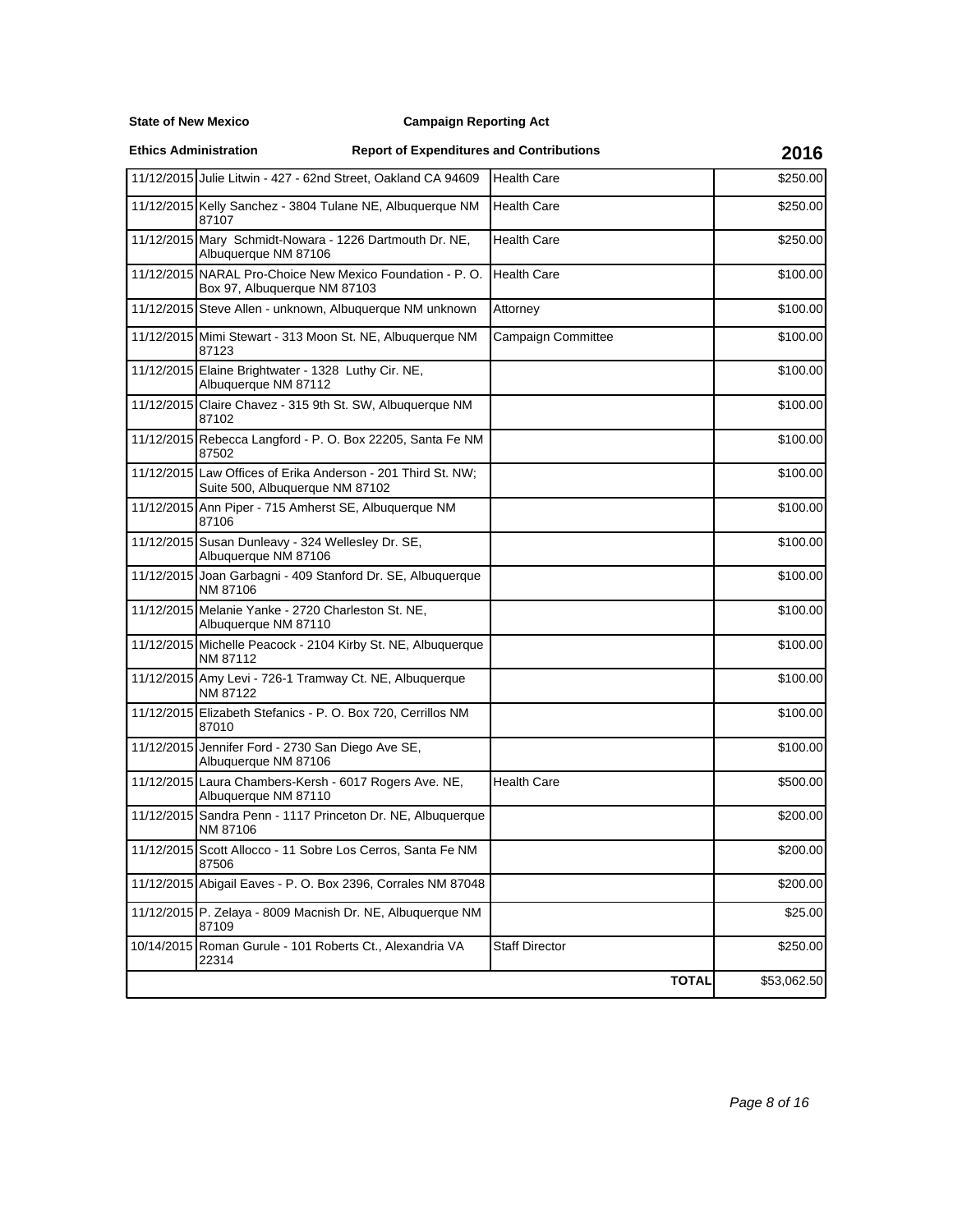**Campaign Reporting Act**

**Ethics Administration**

**Report of Expenditures and Contributions 2016**

## **FORM B 2**

## **IN-KIND CONTRIBUTIONS**

Candidate's Name DATE | NAME and ADDRESS of CONTRIBUTOR | OCCUPATION **(of any contributor who makes a contribution of \$250 or more in an election) VALUE** 3/28/2016 Com. to Elect Michael Padilla - P. O. Box 67545, Albuquerque NM 87193 MEMO: Job Fair Robo Call Campaign Committee **1998** | \$154.83 3/23/2016 Com. to Elect Michael Padilla - P. O. Box 67545, Albuquerque NM 87193 Campaign Committee **\$2,300.00 TOTAL** \$2,454.83 Date Submitted: 4/10/2016 7:54:57 AM Date Run: 4/10/2016 7:54:57 AM Date Due: 4/11/2016 11:59:00 PM Sanchez, Michael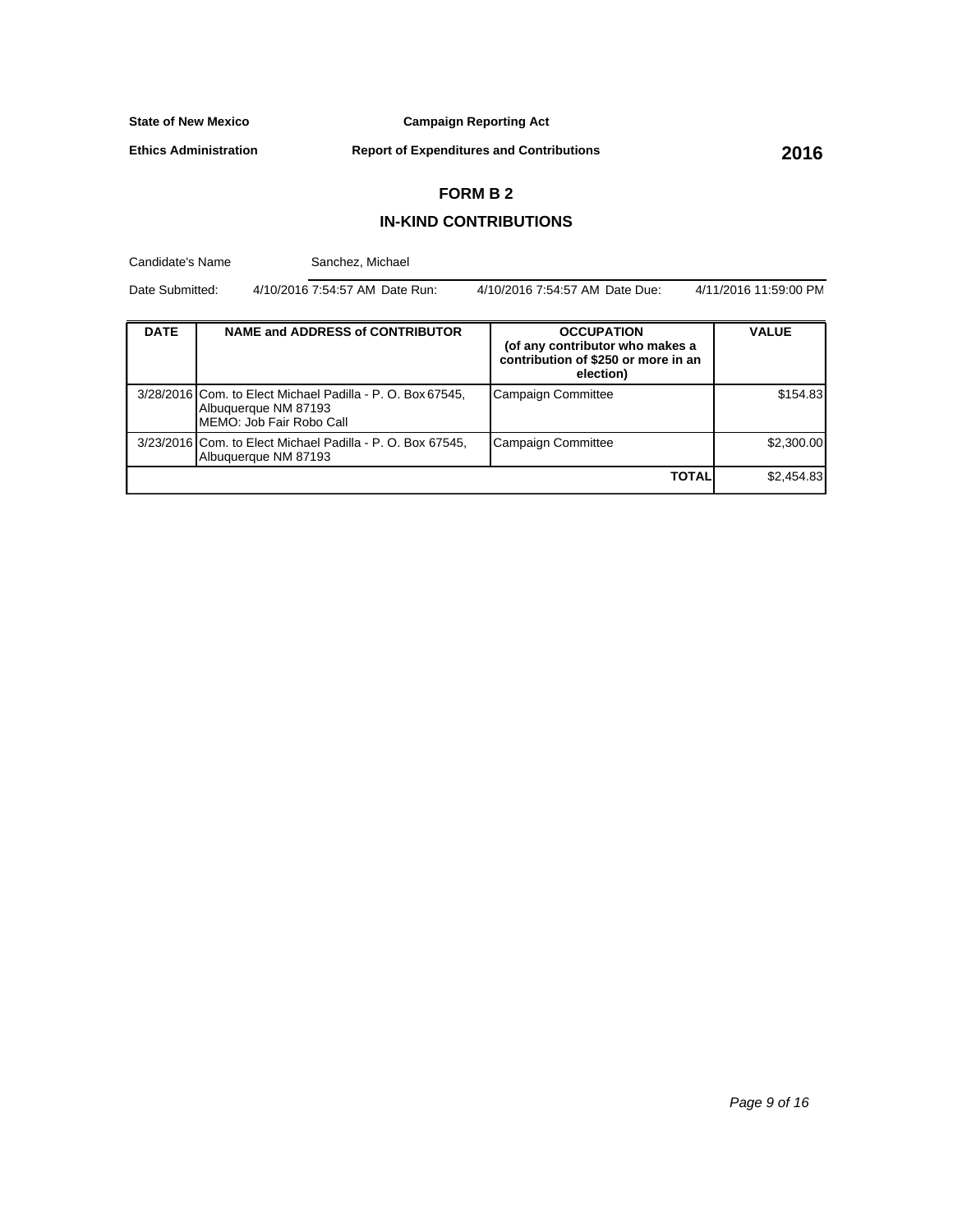**Campaign Reporting Act**

**Ethics Administration**

**Report of Expenditures and Contributions 2016**

# **FORM B 3**

## **LOAN CONTRIBUTIONS**

| Candidate's Name |  |                      | Sanchez, Michael               |                                |                       |
|------------------|--|----------------------|--------------------------------|--------------------------------|-----------------------|
| Date Submitted:  |  |                      | 4/10/2016 7:54:57 AM Date Run: | 4/10/2016 7:54:57 AM Date Due: | 4/11/2016 11:59:00 PM |
| <b>DATE</b>      |  | <b>TRANSFER DATE</b> |                                | NAME and ADDRESS of CREDITOR   | <b>AMOUNT</b>         |
|                  |  |                      |                                | <b>TOTAL</b>                   |                       |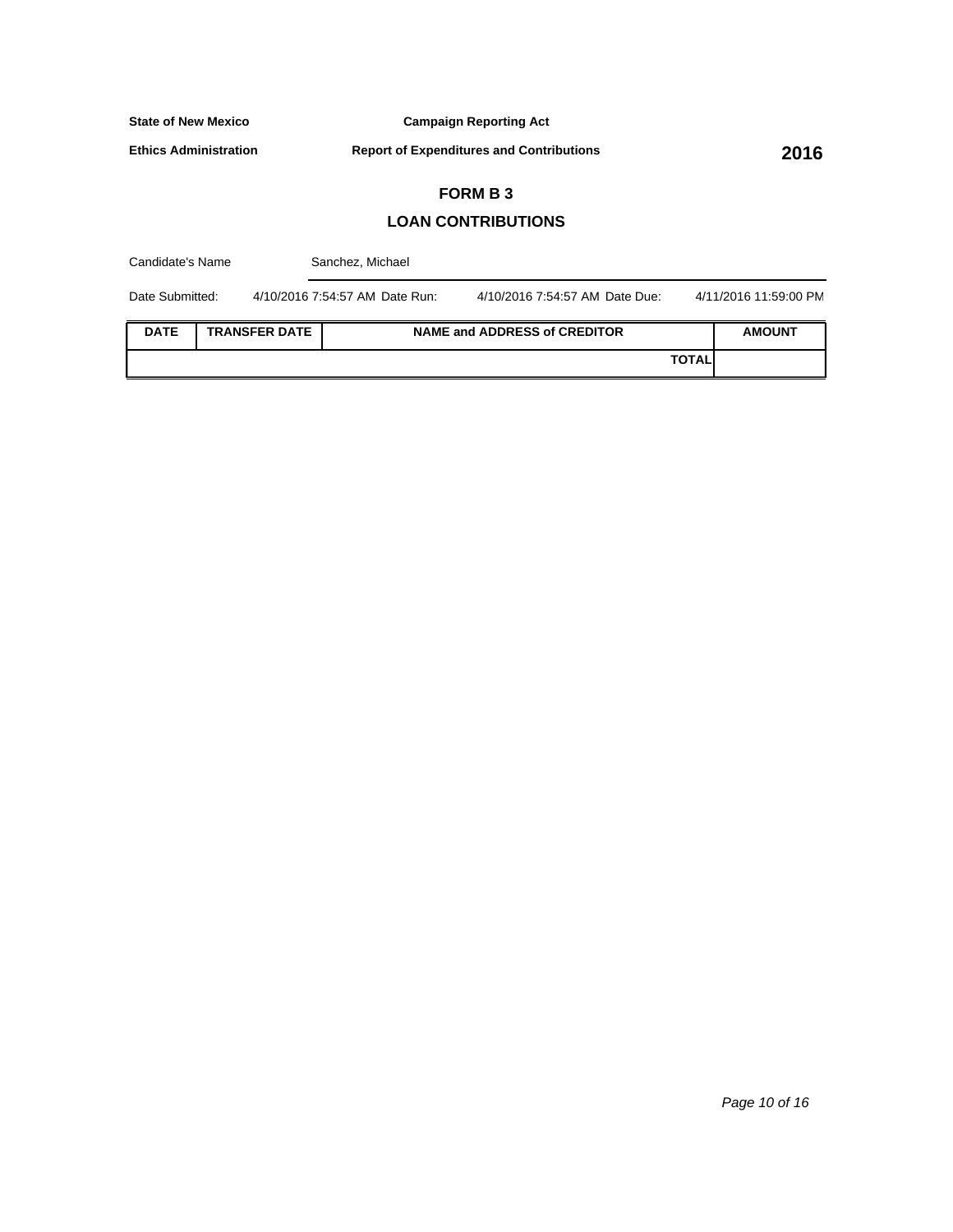**Campaign Reporting Act**

**Ethics Administration**

**Report of Expenditures and Contributions 2016**

# **FORM B 4**

## **LOANS FORGIVEN**

| Candidate's Name |  | Sanchez, Michael               |                                |              |                       |
|------------------|--|--------------------------------|--------------------------------|--------------|-----------------------|
| Date Submitted:  |  | 4/10/2016 7:54:57 AM Date Run: | 4/10/2016 7:54:57 AM Date Due: |              | 4/11/2016 11:59:00 PM |
| <b>DATE</b>      |  | NAME and ADDRESS of CREDITOR   |                                |              | <b>AMOUNT</b>         |
|                  |  |                                |                                | <b>TOTAL</b> |                       |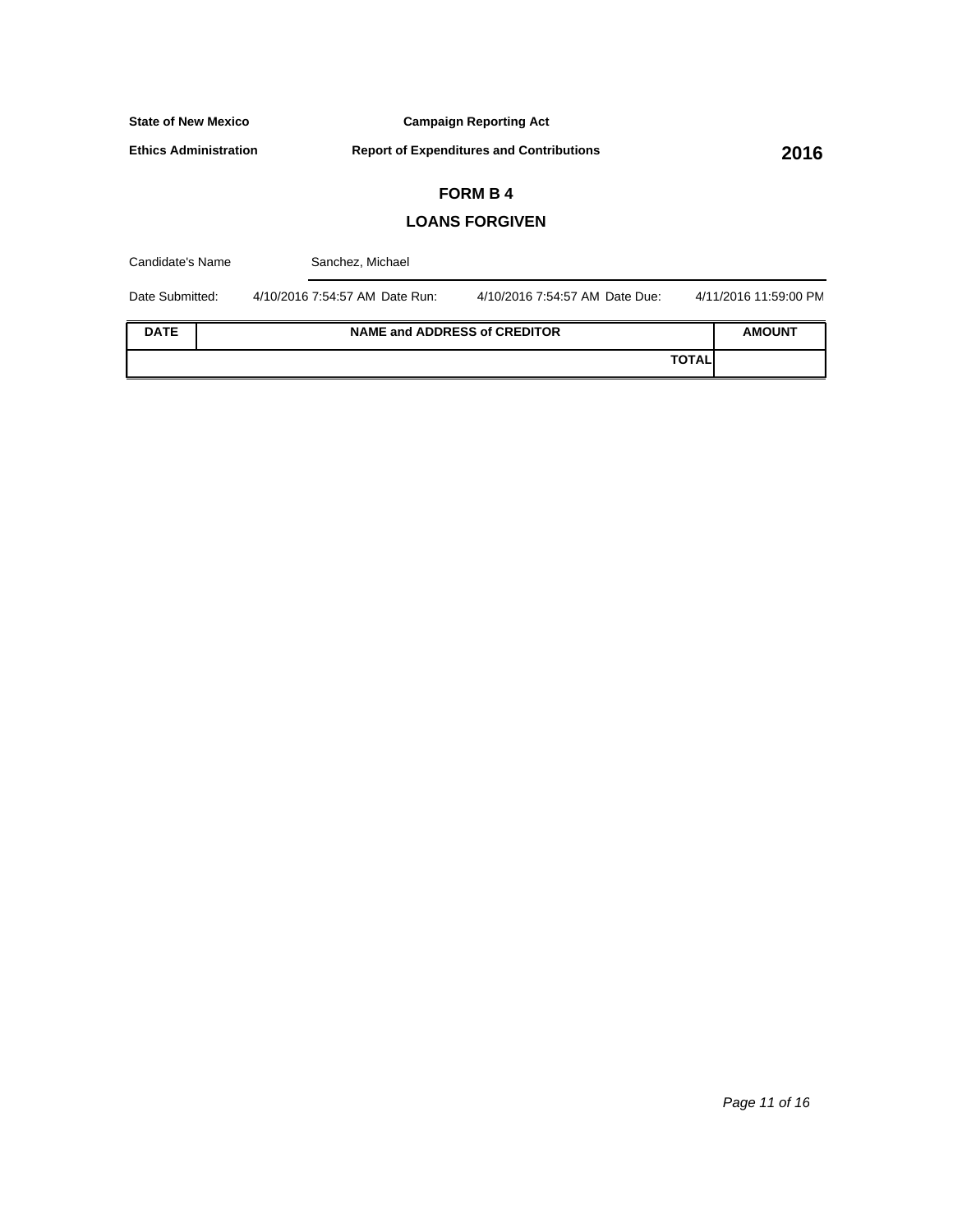**Ethics Administration**

## **Campaign Reporting Act**

# **Report of Expenditures and Contributions 2016**

# **FORM C**

## **EXPENDITURES**

Candidate's Name

Sanchez, Michael

Date Submitted: 4/10/2016 7:54:57 AM Date Run: 4/10/2016 7:54:57 AM Date Due: 4/11/2016 11:59:00 PM

| <b>DATE</b> | <b>NAME and ADDRESS of PAYEE</b>                                                                                     | <b>PURPOSE</b>                           | <b>PRC Exp</b> | <b>AMOUNT</b> |
|-------------|----------------------------------------------------------------------------------------------------------------------|------------------------------------------|----------------|---------------|
|             |                                                                                                                      |                                          |                |               |
| 4/3/2016    | Com. to Elect John Wallace - P. O. ox 803, Corrales Campaign<br>NM 87043                                             | Contribution                             |                | \$500.00      |
|             | 4/3/2016 Com. to Elect Harold Murphree - 56 Paa-Ko Drive,<br>Sandia Park NM 87047                                    | Campaign<br>Contribution                 |                | \$500.00      |
|             | 4/1/2016 Bridge Communications - 50 Progress Circle,<br>Newington CT 06111                                           | Campaign Literature                      |                | \$1,000.00    |
|             | 3/31/2016 Friends of Michelle Lujan Grisham - P.O.<br>Box25422, Albuquerque NM 87125                                 | Campaign<br>Contribution                 |                | \$500.00      |
|             | 3/30/2016 Com. to Elect Kendra Kaneshiro - c/o 704 N. 11th<br>St., Belen NM 87002                                    | Campaign<br>Contribution                 |                | \$500.00      |
|             | 3/30/2016 General Signs - 2523 Alvarado SE, Albuquerque<br>NM 87110                                                  | Install Campaign<br><b>Billboard</b>     |                | \$644.14      |
|             | 3/29/2016 Jamie Brown - c/o P. O. Box 1297, Los Lunas NM<br>87031                                                    | Signs for Job Fair                       |                | \$50.00       |
|             | 3/23/2016 Mexican American Law School Association - P.O.<br>26651, Albuquerque NM 87125                              | Tickets for<br>Fundraiser                |                | \$150.00      |
|             | 3/23/2016 Valencia County Literacy Council - 280 La Entrada,<br>Los Lunas NM 87031                                   | Donation                                 |                | \$70.00       |
|             | 3/23/2016 Greetings Etc., Inc. - 2505 Commercial NE,<br>Albuquerque NM 87102                                         | Mailers for Job Fair                     |                | \$1,800.00    |
|             | 3/21/2016 Mark Fleisher - 9451 Thornton Ave., Albuquerque<br>NM 87109                                                | Robo Call                                |                | \$203.44      |
|             | 3/15/2016 United States Postal Service - 100 Carson Drive,<br>Los Lunas NM 87031                                     | 6 rolls stamps                           |                | \$294.00      |
|             | 3/12/2016 Valencia County Literacy Council - 280 La Entrada,<br>Los Lunas NM 87031                                   | <b>Tickets for</b><br>Fundraiser         |                | \$120.00      |
|             | 3/9/2016 News Bulletin - 1837 Sosimo Padilla Blvd, Belen<br>NM 87002                                                 | Newspaper<br>Advertising                 |                | \$605.00      |
|             | 3/7/2016 Belen High School Baseball - 1619 W. Delgado,<br><b>Belen NM 87002</b>                                      | Advertising                              |                | \$100.00      |
|             | 3/7/2016 Ofice Depot - 5001 Cutler NE, Albuquerque NM<br>87110                                                       | Paper, ink,<br>miscellaneous<br>supplies |                | \$199.33      |
|             | 3/4/2016 Los Lunas High School Softball - P. O. Box 1300,<br>Los Lunas NM 87031                                      | Sponsorship/Advertis<br>ing              |                | \$100.00      |
|             | 3/4/2016 Los Lunas High School Baseball - P. O. Box 1300,<br>Los Lunas NM 87031                                      | Sponsorship/Advertis<br>ing              |                | \$100.00      |
|             | 3/4/2016 National Hispanic Caucus of State Legislators - 444<br>N. Capitol St. NW; Suite 404, Washington DC<br>20001 | Organization dues                        |                | \$100.00      |
|             | 3/4/2016 Flyer Press - P. O. Box 2112, Los Lunas NM 87031                                                            | Advertising                              |                | \$433.25      |

Page 12 of 16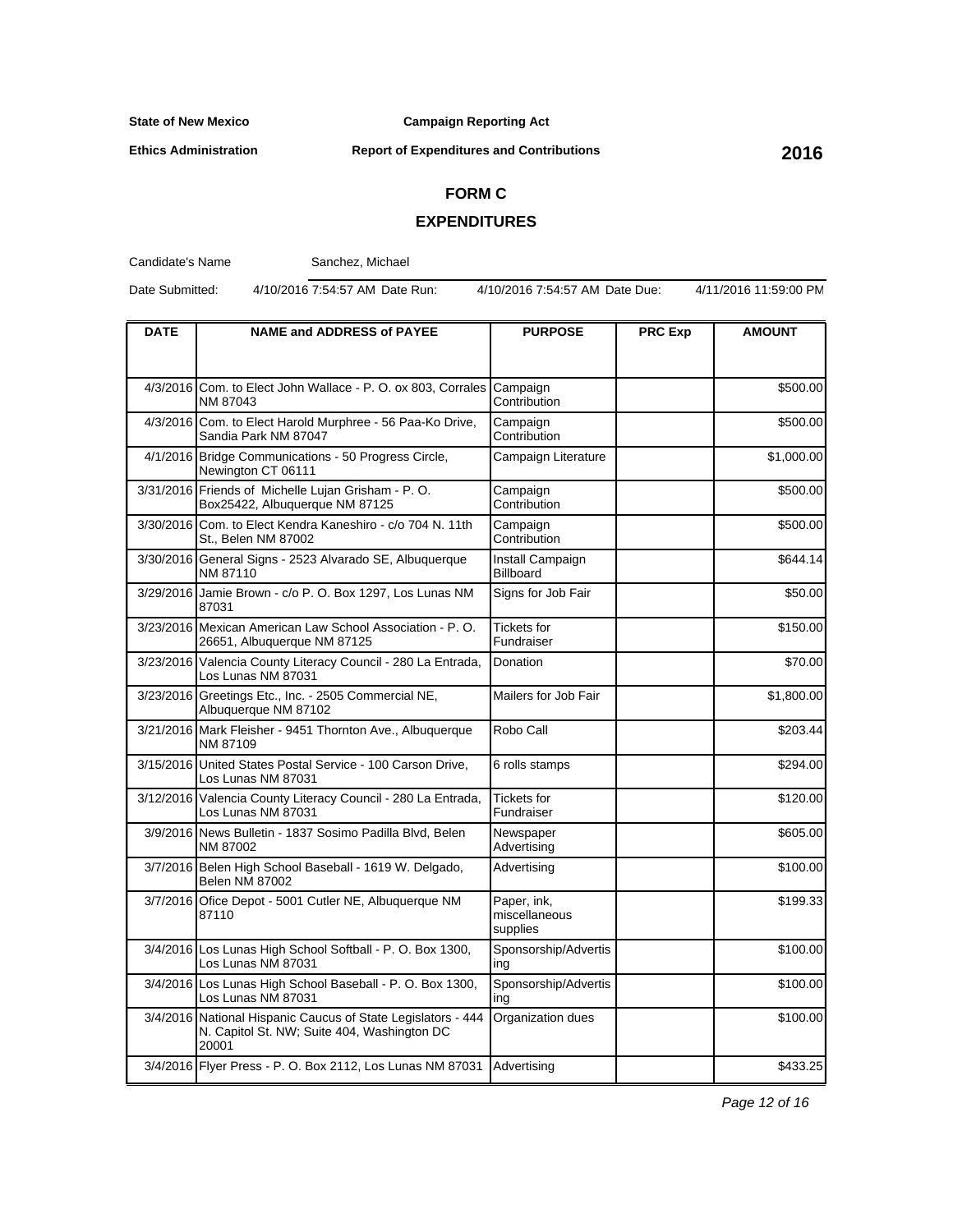**State of New Mexico**

### **Ethics Administration**

|            | 3/1/2016 CB Solutions - 5801 Desert View Ct. NE, Rio<br>Rancho NM 87144                                                                                                                                           | Fundraising/Consulti<br>ng                                    |  | \$2,000.00 |
|------------|-------------------------------------------------------------------------------------------------------------------------------------------------------------------------------------------------------------------|---------------------------------------------------------------|--|------------|
|            | 2/24/2016 Bridge Communications - 50 Progress Circle,<br>Newington CT 06111                                                                                                                                       | Legislative Mailer                                            |  | \$2,216.00 |
|            | 2/18/2016 Del Charro Restaurant - 101 Alameda, Santa Fe<br>NM 87505<br>MEMO: Lunch for Majority Floor Leader's Office<br>Staff on last day of legislative session.                                                | Lunch                                                         |  | \$499.13   |
|            | 2/11/2016 UNM Cancer Fund - 1201 Camino de Salud NE; #1<br>UNM, Albuquerque NM 87106                                                                                                                              | Contribution                                                  |  | \$200.00   |
|            | 2/8/2016 Valencia County Clerk - 444 Luna Ave, Los Lunas<br>NM 87031                                                                                                                                              | <b>Voter Files</b>                                            |  | \$132.00   |
|            | 2/7/2016 Walmart - 1 I-25 Interchange, Belen NM 87002                                                                                                                                                             | Candy for Legislature<br>Workers                              |  | \$79.68    |
|            | 2/1/2016 CB Solutions - 5801 Desert View Ct. NE, Rio<br>Rancho NM 87144                                                                                                                                           | Consulting                                                    |  | \$1,000.00 |
|            | 1/29/2016 Paul's Son Signs - 2357 Hwy 47, Belen NM 87002                                                                                                                                                          | <b>Banners</b>                                                |  | \$193.39   |
|            | 1/25/2016 Team Broadcasting, Inc. - 4131 Barbara Loop, Rio<br>Rancho NM 87124                                                                                                                                     | Radio<br>Advertising/Sponsors<br>hip                          |  | \$1,611.56 |
|            | 1/20/2016 Valencia County Democrat Party - P. O. Box 661,<br><b>Belen NM 87002</b>                                                                                                                                | Reimburse for tickets<br>to Santa Fe<br>Fundraiser            |  | \$120.00   |
|            | 1/19/2016 Bloom Flowers & Gifts - 1400 Main St. NW, Los<br>Lunas NM 87031<br>MEMO: Flowers for all Senators on Opening Day of<br>the Legislature in Santa Fe. Sen. StuartIngle<br>reimbursed for half the amount. | Flowers for Opening<br>Day in Santa Fe                        |  | \$467.46   |
|            | 1/13/2016 Belen Junior Wrestling - c/o Tarla Hill, Jarales NM<br>87023                                                                                                                                            | Advertising/Sponsors<br>hip                                   |  | \$200.00   |
|            | 1/12/2016 United States Postal Service - 100 Carson Drive,<br>Los Lunas NM 87031                                                                                                                                  | 3 rolls stamps                                                |  | \$147.00   |
|            | 1/6/2016 Hispano Chamber of Commerce - P. O. Box 539,<br><b>Belen NM 87002</b>                                                                                                                                    | Matanza Sponsor                                               |  | \$250.00   |
|            | 12/24/2015 Mannie's Pastries - 515 Mains St. SE, Los Lunas<br>NM 87031                                                                                                                                            | Desserts for<br>Christmas Dinner at<br><b>Sheriff's Posse</b> |  | \$100.00   |
|            | 12/22/2015 Dollar General - 19720 NM Highway 314, Belen NM<br>87002                                                                                                                                               | Candy for Senior<br><b>Citizens Center</b>                    |  | \$44.25    |
|            | 12/18/2015 Com. to Elect Daniel Ivey Soto - 1420 Carlisle Blvd.<br>Ste 208, Albuquerque NM 87110                                                                                                                  | Campaign<br>Contribution                                      |  | \$250.00   |
|            | 12/15/2015 News Bulletin - 1837 Camino del Llano, Belen NM<br>87002                                                                                                                                               | Newspaper<br>Advertising                                      |  | \$614.14   |
|            | 12/15/2015 Mary Lou Baldonado - P. O Box 1297, Los Lunas<br>NM 87031                                                                                                                                              | <b>Constituent Services</b>                                   |  | \$500.00   |
| 12/15/2015 | Greater Belen Chamber of Commerce - P. O. Box<br>539, Belen NM 87002                                                                                                                                              | <b>Tickets for Chamber</b><br><b>Banquet</b>                  |  | \$75.00    |
|            | 12/10/2015 Team Broadcasting, Inc. - 4131 Barbara Loop, Rio<br>Rancho NM 87124                                                                                                                                    | Radio<br>Advertising/Sponsors<br>hip                          |  | \$1,611.56 |
| 12/6/2015  | Com. to Elect Hillary Clinton - P. O. Box 1366,<br>Merrifield VA 22116                                                                                                                                            | Campaign<br>Contribution                                      |  | \$1,000.00 |
|            | 12/4/2015 United States Postal Service - 400 Main St., Belen<br>NM 87002                                                                                                                                          | Stamps and<br>Envelopes                                       |  | \$149.29   |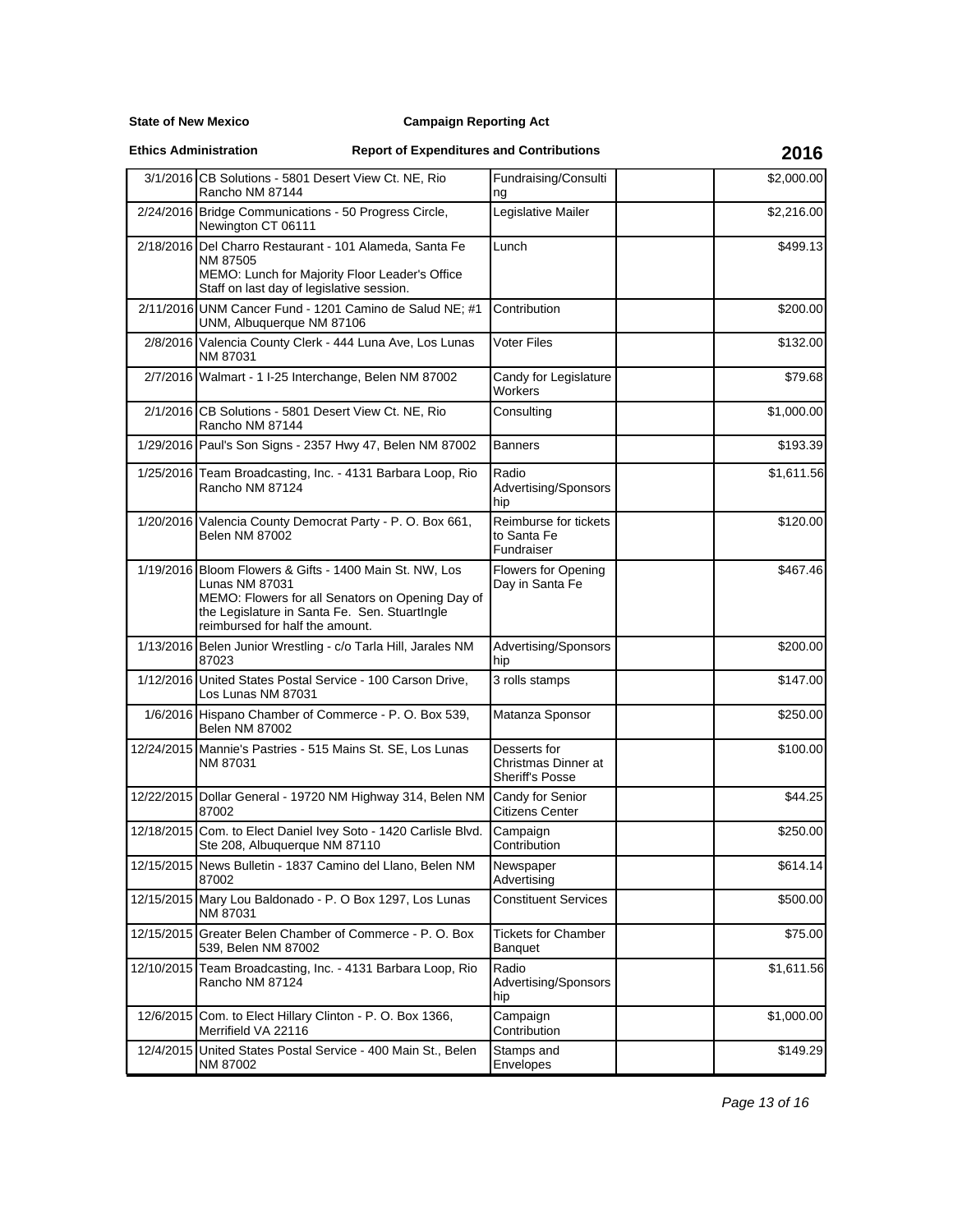**State of New Mexico**

### **Ethics Administration**

| 12/3/2015 CB Solutions - 5801 Desert View Ct. NE, Rio                                                                          | Fundraising/Consulti                      | \$1,000.00 |
|--------------------------------------------------------------------------------------------------------------------------------|-------------------------------------------|------------|
| Rancho NM 87144                                                                                                                | ng                                        |            |
| 12/3/2015 Staples - 2353 Main St, Los Lunas NM 87031                                                                           | Printer                                   | \$164.61   |
| 12/1/2015 James Anaya - 1012 Los Lentes NE, Los Lunas NM<br>87031                                                              | Fundraiser<br>Contribution (CYFD)         | \$100.00   |
| 11/17/2015 United States Postal Service - 400 Main St., Belen<br>NM 87002                                                      | 3 rolls stamps                            | \$147.00   |
| 11/14/2015 Torrance County Democrat Party - P. O. Box 646,<br>Estancia NM 87016                                                | <b>Fundraiser Tickets</b>                 | \$250.00   |
| 11/8/2015 Team Broadcasting, Inc. - 4131 Barbara Loop, Rio<br>Rancho NM 87124                                                  | Radio<br>Advertising/Sponsors<br>hip      | \$1,611.56 |
| 11/7/2015 Health Action New Mexico - P. O. Box 177, Los<br>Lunas NM 87031                                                      | Sponsorship/Advertis<br>ing               | \$200.00   |
| 11/7/2015 Com. to Elect Rep. Patricia Caballero - P. O. Box<br>72574, Albuquerque NM 87195                                     | Campaign<br>Contribution                  | \$325.00   |
| 11/7/2015 Voices for Children - 625 Silver SW #195,<br>Albuquerque NM 87102                                                    | <b>Fundraiser tickets</b>                 | \$200.00   |
| 11/2/2015 C B Solutions - 5801 Desert View Ct. NE, Rio<br>Rancho NM 87144                                                      | Fundraising/Consulti<br>ng                | \$2,000.00 |
| 10/27/2015 Walmart - 1 I-25 Interchange, Belen NM 87002                                                                        | Campaign<br>sweatshirts                   | \$214.98   |
| 10/27/2015 Los Lunas High School Yearbook - 1776 Emilio<br>Lopez Rd., Los Lunas NM 87031                                       | Advertising                               | \$50.00    |
| 10/21/2015 Los Lunas High School Basketball Boosters - 1776<br>Emilio Lopez Rd., Los L NM 87031                                | Advertising/Sponsors<br>hip               | \$300.00   |
| 10/16/2015 NM Democrat Party - 8214 2nd St., Albuquerque<br>NM 87114                                                           | Contribution                              | \$500.00   |
| 10/11/2015 Team Broadcasting, Inc. - 4131 Barbara Loop, Rio<br>Rancho NM 87124                                                 | Radio<br>Advertising/Sponsors<br>hip      | \$1,611.56 |
| 10/6/2015 Veterans of Foreign Wars Post 9676 - 1201<br>Highway 314, Los Lunas NM 87031                                         | <b>United States Flag</b><br>Contribution | \$500.00   |
| 10/6/2015 United States Postal Service - 100 Carson Drive,<br>Los Lunas NM 87031                                               | 4 Roll stamps                             | \$196.00   |
| 10/6/2015 National Association of Realtors - 500 New Jersey<br>Ave. NW, Washington DC 20001-2020<br>MEMO: New Mexico Reception | Room Rental                               | \$300.00   |
|                                                                                                                                | \$31,100.33                               |            |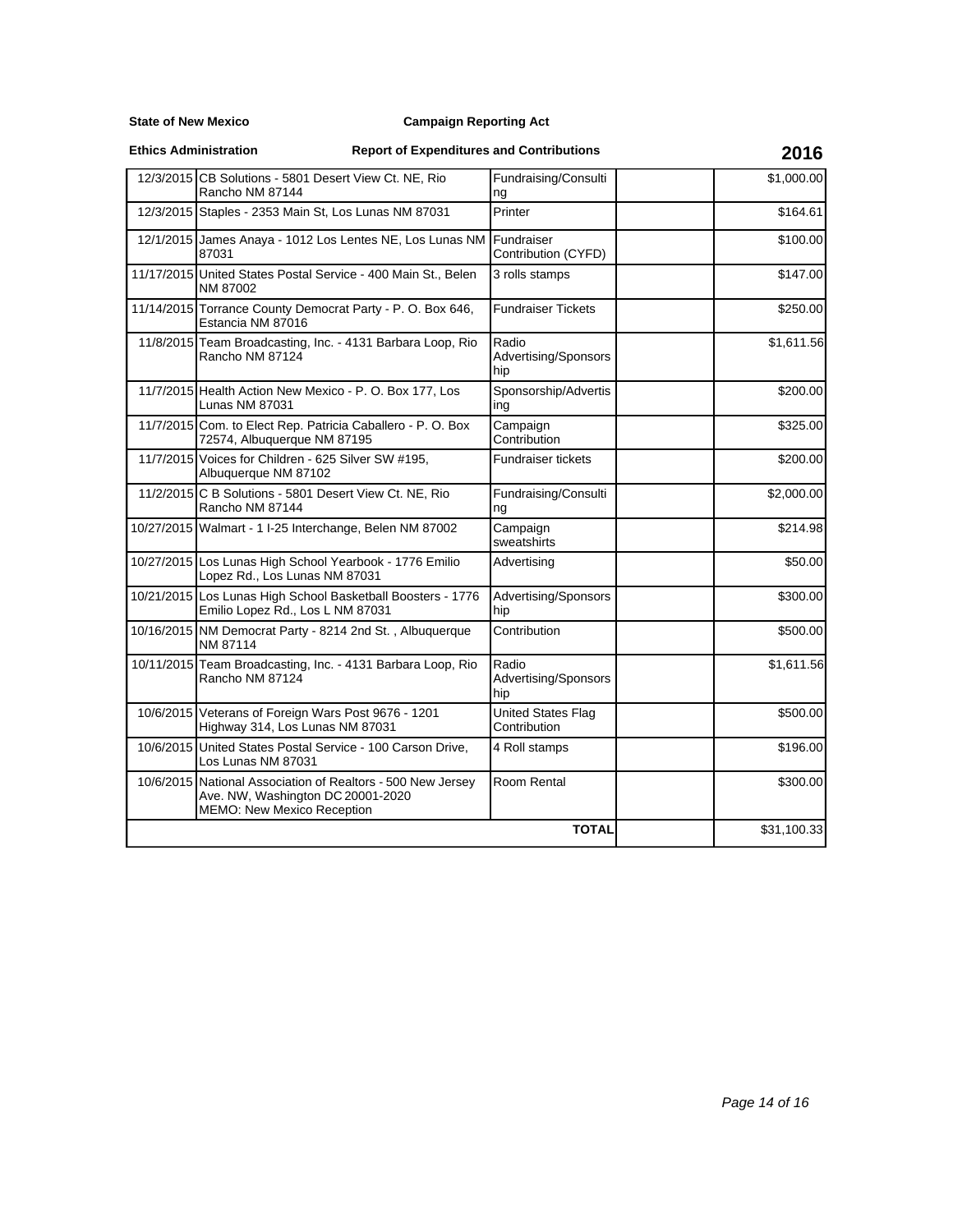**Campaign Reporting Act**

**Ethics Administration**

**Report of Expenditures and Contributions 2016**

# **FORM C 1**

## **LOAN REPAYMENTS**

| Candidate's Name |  | Sanchez, Michael               |                                |              |                       |
|------------------|--|--------------------------------|--------------------------------|--------------|-----------------------|
| Date Submitted:  |  | 4/10/2016 7:54:57 AM Date Run: | 4/10/2016 7:54:57 AM Date Due: |              | 4/11/2016 11:59:00 PM |
| <b>DATE</b>      |  | <b>NAME of CREDITOR</b>        |                                |              | <b>AMOUNT</b>         |
|                  |  |                                |                                | <b>TOTAL</b> |                       |